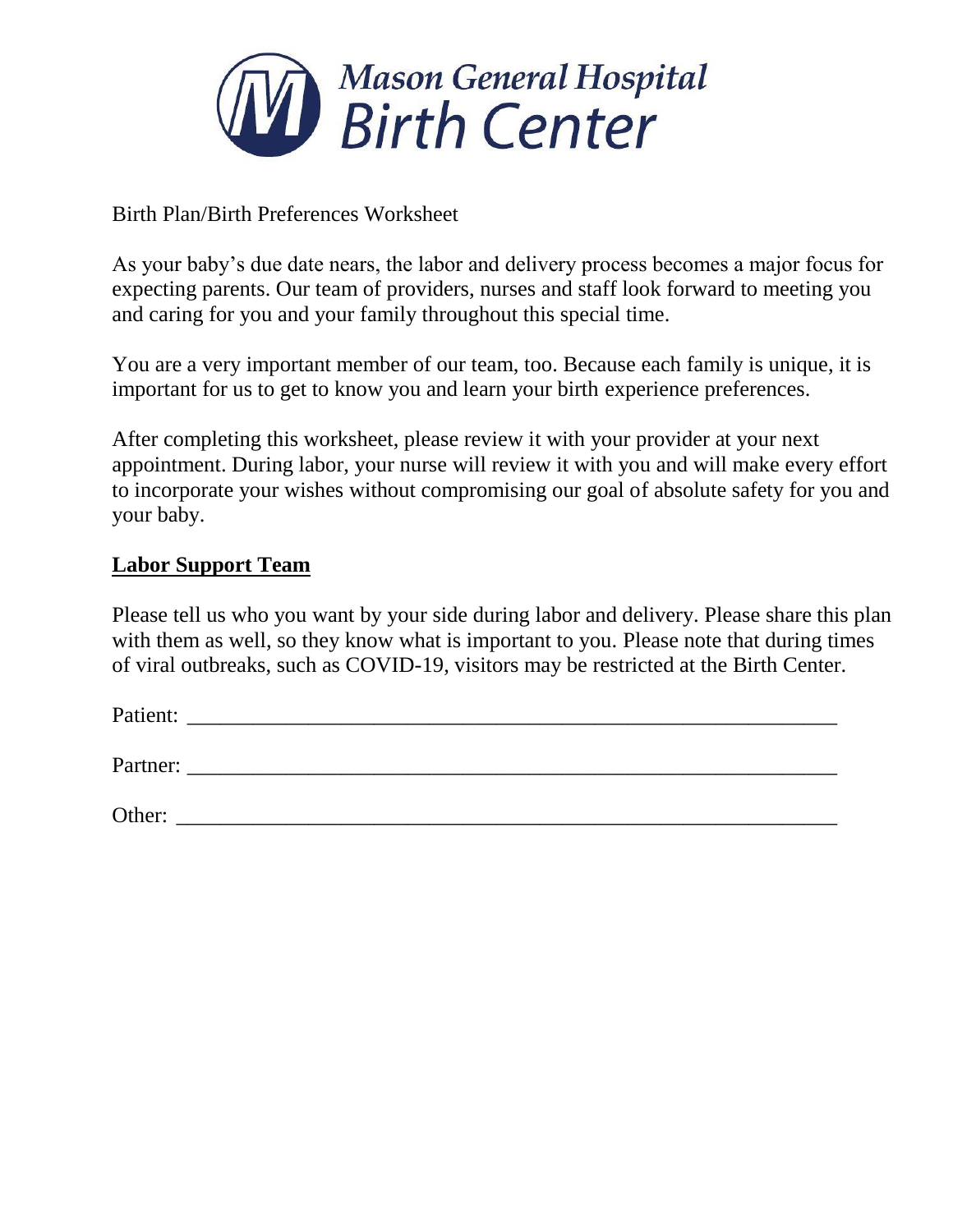

#### **Important Needs and Concerns**

Please feel free to use a separate sheet or the back of this page as needed. What are your top priorities for your birth? What is most important to you?

\_\_\_\_\_\_\_\_\_\_\_\_\_\_\_\_\_\_\_\_\_\_\_\_\_\_\_\_\_\_\_\_\_\_\_\_\_\_\_\_\_\_\_\_\_\_\_\_\_\_\_\_\_\_\_\_\_\_\_\_\_\_\_\_\_ \_\_\_\_\_\_\_\_\_\_\_\_\_\_\_\_\_\_\_\_\_\_\_\_\_\_\_\_\_\_\_\_\_\_\_\_\_\_\_\_\_\_\_\_\_\_\_\_\_\_\_\_\_\_\_\_\_\_\_\_\_\_\_\_\_

\_\_\_\_\_\_\_\_\_\_\_\_\_\_\_\_\_\_\_\_\_\_\_\_\_\_\_\_\_\_\_\_\_\_\_\_\_\_\_\_\_\_\_\_\_\_\_\_\_\_\_\_\_\_\_\_\_\_\_\_\_\_\_\_\_ \_\_\_\_\_\_\_\_\_\_\_\_\_\_\_\_\_\_\_\_\_\_\_\_\_\_\_\_\_\_\_\_\_\_\_\_\_\_\_\_\_\_\_\_\_\_\_\_\_\_\_\_\_\_\_\_\_\_\_\_\_\_\_\_\_

What concerns you most about labor? Do you have any specific fears?

Do you have any medical concerns or past health care experiences that we should know about?

\_\_\_\_\_\_\_\_\_\_\_\_\_\_\_\_\_\_\_\_\_\_\_\_\_\_\_\_\_\_\_\_\_\_\_\_\_\_\_\_\_\_\_\_\_\_\_\_\_\_\_\_\_\_\_\_\_\_\_\_\_\_\_\_\_

\_\_\_\_\_\_\_\_\_\_\_\_\_\_\_\_\_\_\_\_\_\_\_\_\_\_\_\_\_\_\_\_\_\_\_\_\_\_\_\_\_\_\_\_\_\_\_\_\_\_\_\_\_\_\_\_\_\_\_\_\_\_\_\_\_ \_\_\_\_\_\_\_\_\_\_\_\_\_\_\_\_\_\_\_\_\_\_\_\_\_\_\_\_\_\_\_\_\_\_\_\_\_\_\_\_\_\_\_\_\_\_\_\_\_\_\_\_\_\_\_\_\_\_\_\_\_\_\_\_\_

From where do you draw your knowledge and information about birth?

Are there any religious or cultural rituals that you would like us to incorporate into your care? If so, please tell us a little about them and how we can help you.

 $\overline{\phantom{a}}$  , and the contribution of the contribution of the contribution of the contribution of the contribution of the contribution of the contribution of the contribution of the contribution of the contribution of the \_\_\_\_\_\_\_\_\_\_\_\_\_\_\_\_\_\_\_\_\_\_\_\_\_\_\_\_\_\_\_\_\_\_\_\_\_\_\_\_\_\_\_\_\_\_\_\_\_\_\_\_\_\_\_\_\_\_\_\_\_\_\_\_\_

Is there anything else you would like to request? Are there any other things we should know about you in order to take better care of you and your family?

\_\_\_\_\_\_\_\_\_\_\_\_\_\_\_\_\_\_\_\_\_\_\_\_\_\_\_\_\_\_\_\_\_\_\_\_\_\_\_\_\_\_\_\_\_\_\_\_\_\_\_\_\_\_\_\_\_\_\_\_\_\_\_\_\_ \_\_\_\_\_\_\_\_\_\_\_\_\_\_\_\_\_\_\_\_\_\_\_\_\_\_\_\_\_\_\_\_\_\_\_\_\_\_\_\_\_\_\_\_\_\_\_\_\_\_\_\_\_\_\_\_\_\_\_\_\_\_\_\_\_

\_\_\_\_\_\_\_\_\_\_\_\_\_\_\_\_\_\_\_\_\_\_\_\_\_\_\_\_\_\_\_\_\_\_\_\_\_\_\_\_\_\_\_\_\_\_\_\_\_\_\_\_\_\_\_\_\_\_\_\_\_\_\_\_\_ \_\_\_\_\_\_\_\_\_\_\_\_\_\_\_\_\_\_\_\_\_\_\_\_\_\_\_\_\_\_\_\_\_\_\_\_\_\_\_\_\_\_\_\_\_\_\_\_\_\_\_\_\_\_\_\_\_\_\_\_\_\_\_\_\_

How familiar are you with our healthcare system? Are there any questions we can answer for you?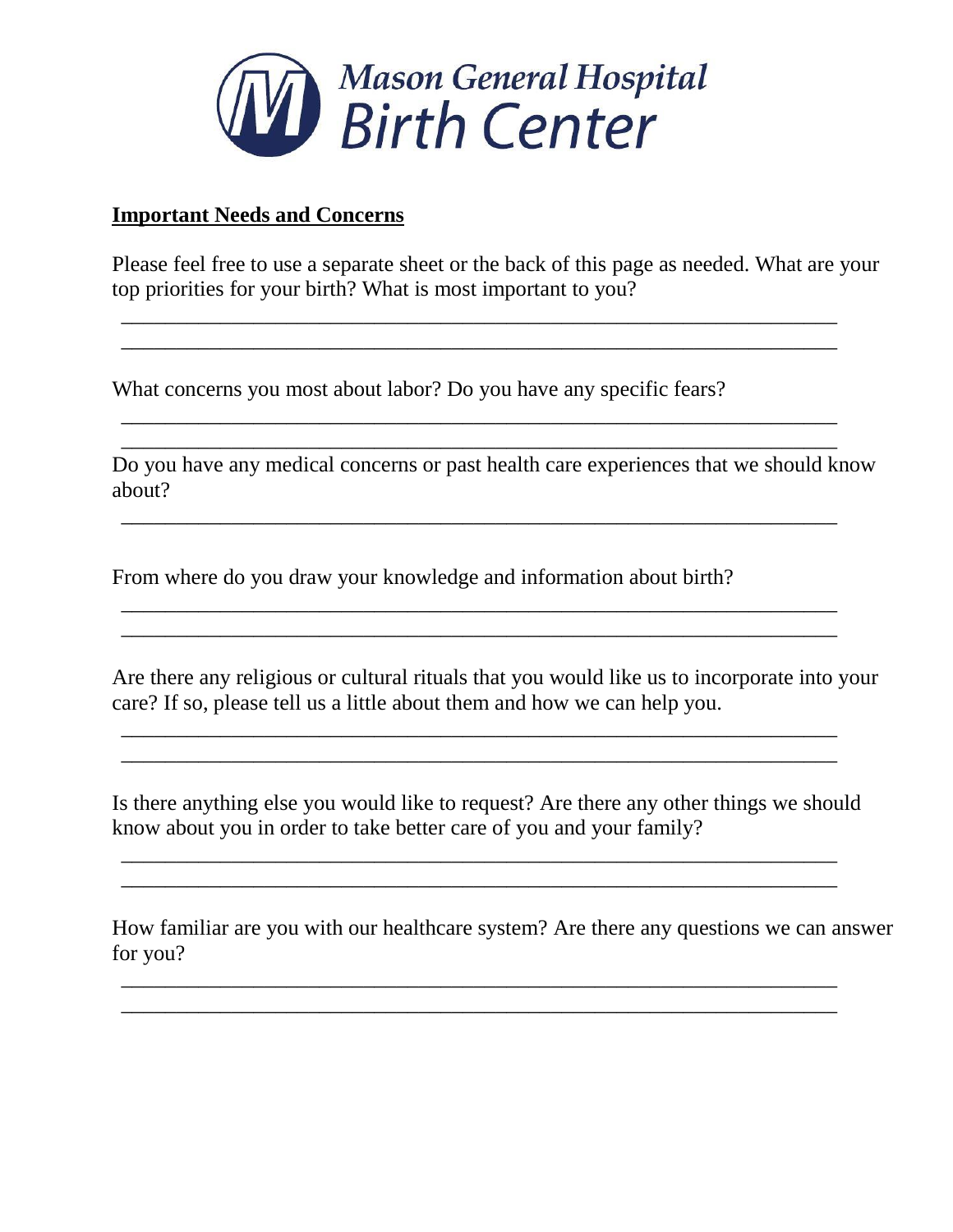

# **First Stage of Labor (Contractions) Preferences**

Which options will make you most comfortable?

- $\Box$  Listening to music of my choice
- $\Box$  Laboring in a quiet room
- $\Box$  Watching movies or TV to distract me
- $\Box$  A dimly-lit room
- $\Box$  A well-lit room
- Wearing my own clothes through labor
- $\Box$  Wearing a hospital gown
- $\Box$  A warm room
- $\Box$  A cool room

Other:\_\_\_\_\_\_\_\_\_\_\_\_\_\_\_\_\_\_\_\_\_\_\_\_\_\_\_

We encourage you to change positions frequently. Here are options you may be offered.

- Sitting up in bed
- Side-lying in bed
- Standing or walking
- Leaning on counter or bed
- Lunging
- Birthing ball
- Rocking chair
- Tub bath
- Shower
- Squatting
- Hands and knees
- I am unsure and would like my nurse to suggest positions for me to try.

Other:\_\_\_\_\_\_\_\_\_\_\_\_\_\_\_\_\_\_\_\_\_\_\_\_\_\_\_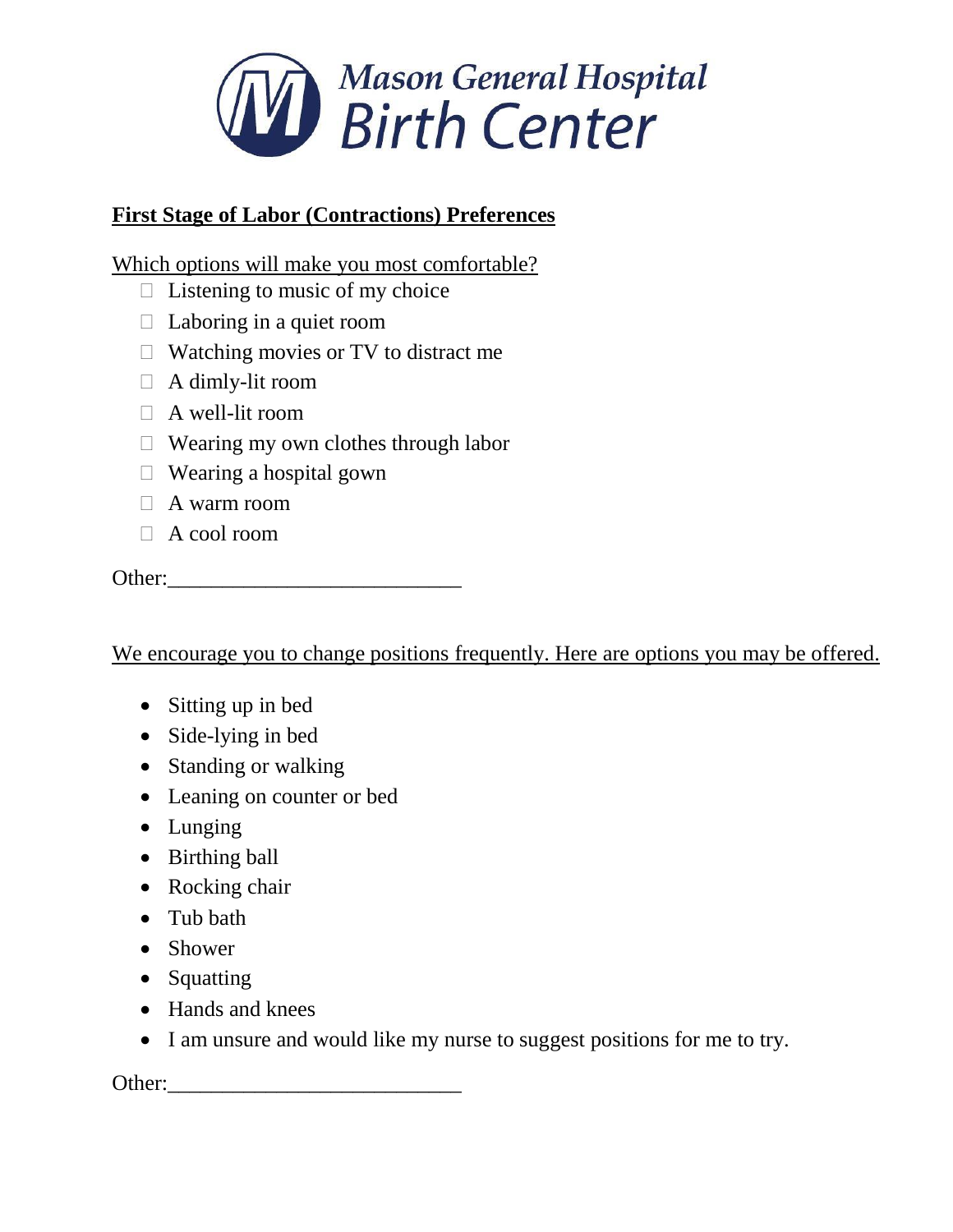

What are your plans for managing your pain during labor?

- Massage
- $\Box$  Breathing techniques
- $\Box$  Tub bath or shower
- □ Position changes
- $\Box$  Narcotic medication
- $\Box$  Epidural anesthesia
- Other method:\_\_\_\_\_\_\_\_\_\_\_\_\_\_\_\_\_\_\_\_\_\_\_\_\_\_\_\_\_\_\_\_

## Which labor monitoring options appeal to you?

- $\Box$  Intermittent monitoring (only recommended in low-risk patients with spontaneous labor)
- $\Box$  Continuous monitoring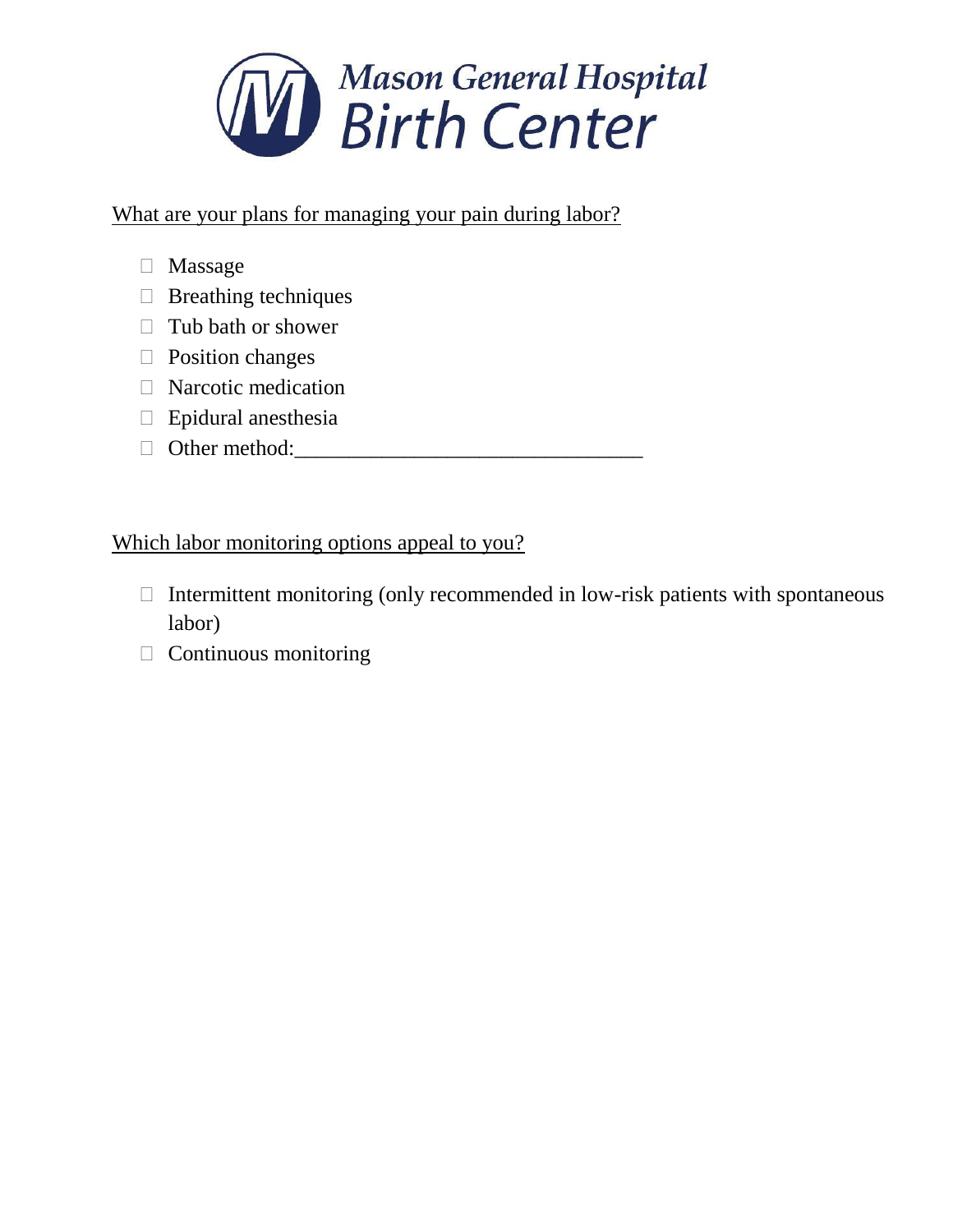

### **Second Stage of Labor (Pushing) Preferences**

What positions do you wish to be in when pushing? Please note, this may be limited if an epidural is used.

- $\Box$  Sitting upright
- $\Box$  Side-lying
- $\Box$  Squatting with bar for support
- Hands and knees
- $\Box$  Lying on back
- $\Box$  I am unsure and would like my nurse to suggest appropriate positions.

Other: \_\_\_\_\_\_\_\_\_\_\_\_\_\_\_\_\_\_\_\_\_\_\_\_\_\_\_

Which, if any, of the following additional delivery options interest you?

- $\Box$  Watching my baby's birth in a mirror
- $\Box$  Touching my baby's head while pushing
- $\Box$  Remaining covered as much as possible during pushing and delivery
- $\Box$  Banking my baby's cord blood with a private company (I will bring my own kit)
- $\Box$  Taking my placenta home with me
- $\Box$  Bathing my baby at home, instead of at the hospital

Other:

### **Vaginal Birth Preferences:**

It is important to note that episiotomy is not routinely done, only in cases of emergency.

- $\Box$  I would like my baby placed directly on my chest immediately after birth.
- $\Box$  I would like my baby cleaned before I hold him/her.
- $\Box$  I would like to wait for the cord to stop pulsing before it is cut.
- $\Box$  I would like my partner or other birth support person to cut the cord.
- $\Box$  I would like to hold my baby while medications and other procedures are administered.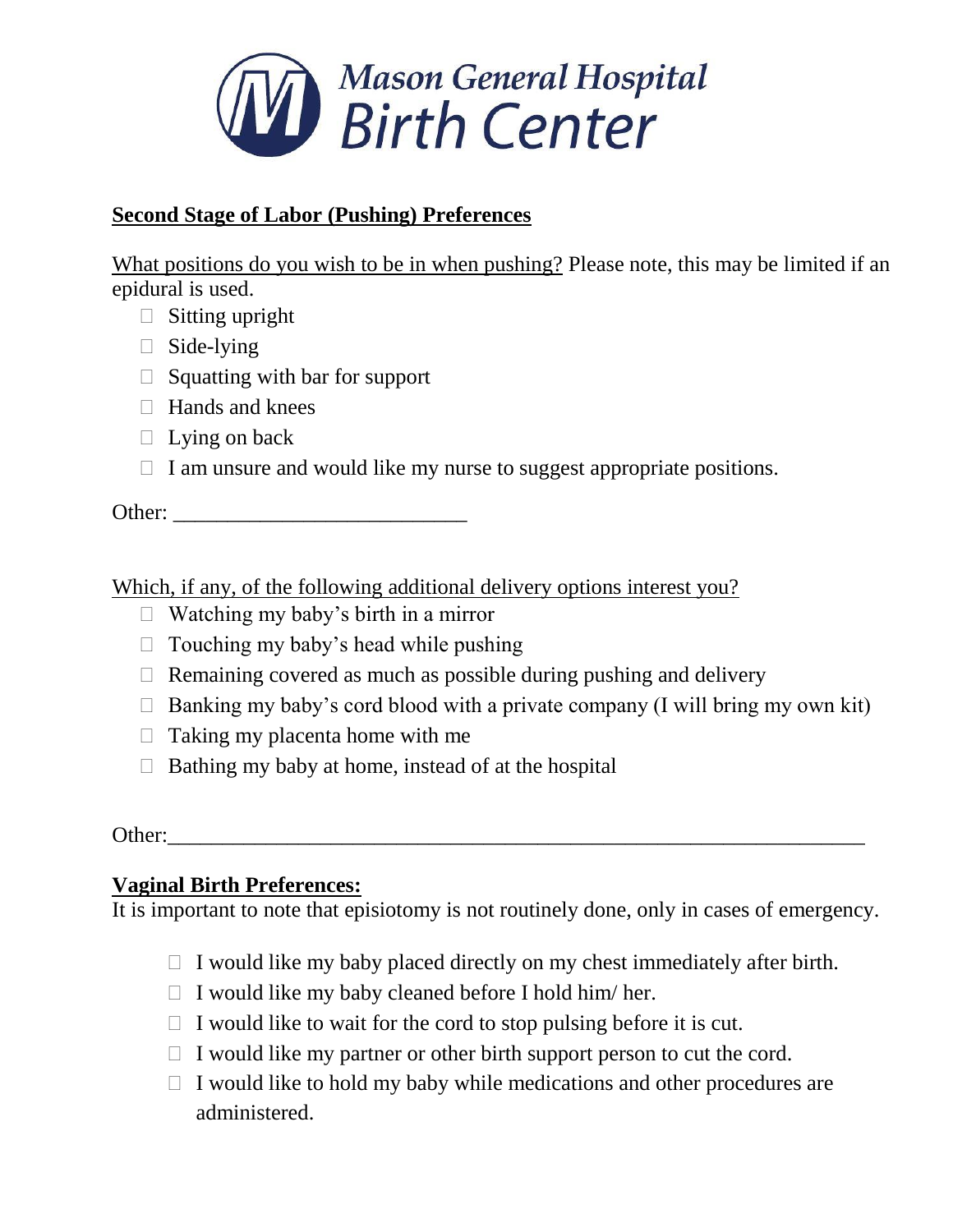

### **Cesarean Birth (C-Section) Preferences:**

Unless scheduled in advance, we will do everything in our control to assist you in a healthy vaginal birth. If a C-section becomes necessary, we will continue to work hard to incorporate your preferences throughout your stay with us.

- $\Box$  I would like my partner to stay with me during the C-section.
- $\Box$  I would like the "window" in the drape opened so I can watch the birth of my baby.
- $\Box$  I would like to have the umbilical cord left long so my partner has the opportunity to cut the cord.
- $\Box$  I would like my baby placed skin-to-skin with me in the operating room if we are both doing well.
- $\Box$  I prefer to have my partner hold my baby until we return to our room.

### **Post-Birth Preferences:**

How do you wish to feed your new baby?

- $\Box$  I plan to breastfeed my baby.
- $\Box$  I plan to pump and bottle feed my baby.
- $\Box$  I plan to bottle feed my baby with formula.
- $\Box$  I plan to feed my baby with a combination of breast milk and formula.
- $\Box$  I am concerned about breastfeeding my baby because:
- $\Box$  I have had the following surgery on my breasts:
- \_\_\_\_\_\_\_\_\_\_\_\_\_\_\_\_\_\_\_\_\_\_\_\_\_\_\_\_\_\_\_\_\_\_\_\_\_\_\_\_\_\_\_\_\_\_\_\_\_\_\_\_\_\_\_\_\_\_\_\_  $\Box$  I have had the following difficulty breastfeeding one or more of my other babies: \_\_\_\_\_\_\_\_\_\_\_\_\_\_\_\_\_\_\_\_\_\_\_\_\_\_\_\_\_\_\_\_\_\_\_\_\_\_\_\_\_\_\_\_\_\_\_\_\_\_\_\_\_\_\_\_\_\_\_\_

\_\_\_\_\_\_\_\_\_\_\_\_\_\_\_\_\_\_\_\_\_\_\_\_\_\_\_\_\_\_\_\_\_\_\_\_\_\_\_\_\_\_\_\_\_\_\_\_\_\_\_\_\_\_\_\_\_\_\_\_

\_\_\_\_\_\_\_\_\_\_\_\_\_\_\_\_\_\_\_\_\_\_\_\_\_\_\_\_\_\_\_\_\_\_\_\_\_\_\_\_\_\_\_\_\_\_\_\_\_\_\_\_\_\_\_\_\_\_\_\_ \_\_\_\_\_\_\_\_\_\_\_\_\_\_\_\_\_\_\_\_\_\_\_\_\_\_\_\_\_\_\_\_\_\_\_\_\_\_\_\_\_\_\_\_\_\_\_\_\_\_\_\_\_\_\_\_\_\_\_\_

Thank you for taking the time to share your wishes with us. Your birth preferences are important to us and we will work hard to follow them as closely as possible. Please